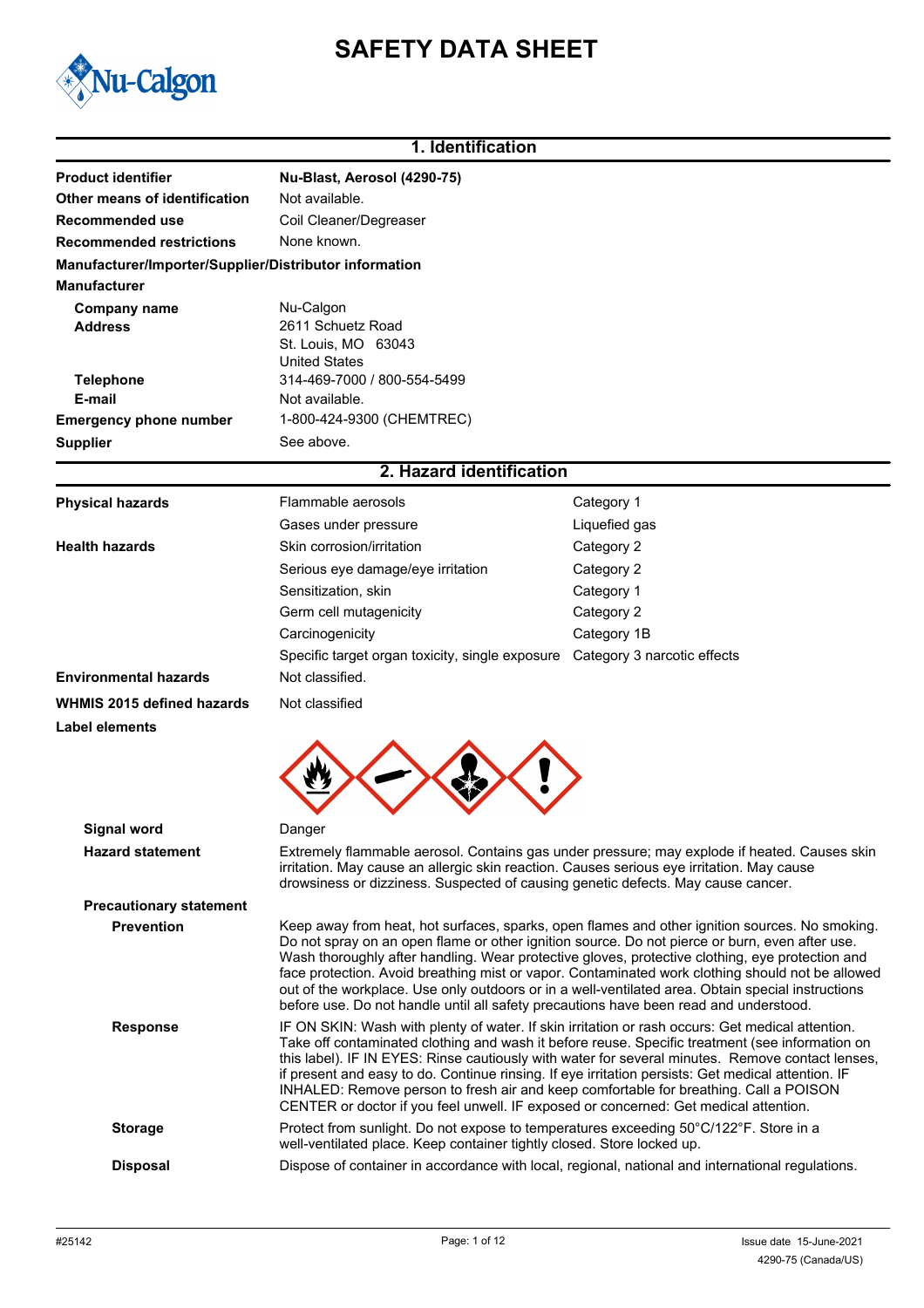| <b>WHMIS 2015: Health Hazard(s)</b><br>not otherwise classified<br>(HHNOC)   | None known  |
|------------------------------------------------------------------------------|-------------|
| <b>WHMIS 2015: Physical</b><br>Hazard(s) not otherwise<br>classified (PHNOC) | None known  |
| Hazard(s) not otherwise<br>classified (HNOC)                                 | None known. |
| <b>Supplemental information</b>                                              | None        |

## **3. Composition/Information on ingredients**

### **Mixture**

| <b>Chemical name</b> | Common name and synonyms | <b>CAS</b> number | %           |
|----------------------|--------------------------|-------------------|-------------|
| Carbon dioxide       |                          | 124-38-9          | $1-5*$      |
| Epichlorohydrin      |                          | 106-89-8          | $0.1 - 1*$  |
| Oils, orange, sweet  |                          | 8008-57-9         | $5 - 10^*$  |
| Trichloroethylene    |                          | 79-01-6           | $80 - 100*$ |

All concentrations are in percent by weight unless ingredient is a gas. Gas concentrations are in percent by volume.

## **Composition comments**

US GHS: The exact percentage (concentration) of composition has been withheld as a trade secret in accordance with paragraph (i) of §1910.1200. \*CANADA GHS: The exact percentage (concentration) of composition has been withheld as a trade secret in accordance with the amended HPR as of April 2018.

## **4. First-aid measures**

| <b>Inhalation</b>                                                            | IF INHALED: Remove person to fresh air and keep comfortable for breathing. Call a POISON<br>CENTER or doctor if you feel unwell.                                                                                                                                                                                                                                                                                                                                                                                                                                     |  |  |
|------------------------------------------------------------------------------|----------------------------------------------------------------------------------------------------------------------------------------------------------------------------------------------------------------------------------------------------------------------------------------------------------------------------------------------------------------------------------------------------------------------------------------------------------------------------------------------------------------------------------------------------------------------|--|--|
| <b>Skin contact</b>                                                          | IF ON SKIN: Wash with plenty of water. If skin irritation or rash occurs: Get medical attention. Take<br>off contaminated clothing and wash it before reuse. Specific treatment (see information on this<br>label).                                                                                                                                                                                                                                                                                                                                                  |  |  |
| Eye contact                                                                  | IF IN EYES: Rinse cautiously with water for several minutes. Remove contact lenses, if present<br>and easy to do. Continue rinsing. If eye irritation persists: Get medical attention.                                                                                                                                                                                                                                                                                                                                                                               |  |  |
| Ingestion                                                                    | Rinse mouth. Do not induce vomiting. Get medical attention if symptoms occur. Never give<br>anything by mouth if victim is unconscious or is convulsing. Obtain medical attention.                                                                                                                                                                                                                                                                                                                                                                                   |  |  |
| <b>Most important</b><br>symptoms/effects, acute and<br>delayed              | Symptoms may include stinging, tearing, redness, swelling, and blurred vision. Skin irritation. May<br>cause an allergic skin reaction. Dermatitis. Rash. Vapors have a narcotic effect and may cause<br>headache, fatigue, dizziness and nausea. May cause redness and pain.                                                                                                                                                                                                                                                                                        |  |  |
| Indication of immediate<br>medical attention and special<br>treatment needed | Provide general supportive measures and treat symptomatically. Keep victim under observation.<br>Symptoms may be delayed.                                                                                                                                                                                                                                                                                                                                                                                                                                            |  |  |
| <b>General information</b>                                                   | Ensure that medical personnel are aware of the material(s) involved and take precautions to<br>protect themselves. Immediate medical attention is required. Show this safety data sheet to the<br>doctor in attendance. Wash contaminated clothing before reuse. Avoid contact with eyes and skin.<br>Keep out of reach of children. Wear impervious gloves and chemical splash goggles.                                                                                                                                                                             |  |  |
|                                                                              | 5. Fire-fighting measures                                                                                                                                                                                                                                                                                                                                                                                                                                                                                                                                            |  |  |
| Suitable extinguishing media                                                 | Treat for surrounding material.                                                                                                                                                                                                                                                                                                                                                                                                                                                                                                                                      |  |  |
| <b>Unsuitable extinguishing</b><br>media                                     | Do not use water jet as an extinguisher, as this will spread the fire.                                                                                                                                                                                                                                                                                                                                                                                                                                                                                               |  |  |
| Specific hazards arising from<br>the chemical                                | Contents under pressure. Firefighters should wear a self-contained breathing apparatus.                                                                                                                                                                                                                                                                                                                                                                                                                                                                              |  |  |
| Special protective equipment<br>and precautions for firefighters             | Firefighters should wear full protective clothing including self-contained breathing apparatus.                                                                                                                                                                                                                                                                                                                                                                                                                                                                      |  |  |
| <b>Fire-fighting</b><br>equipment/instructions                               | In case of fire: Stop leak if safe to do so. Do not move cargo or vehicle if cargo has been exposed<br>to heat. If tank, rail car or tank truck is involved in a fire, ISOLATE for 800 meters (1/2 mile) in all<br>directions; also consider initial evacuation for 800 meters (1/2 mile) in all directions. ALWAYS stay<br>away from tanks engulfed in flame. Move containers from fire area if you can do so without risk.<br>For massive fire in cargo area, use unmanned hose holder or monitor nozzles, if possible. If not,<br>withdraw and let fire burn out. |  |  |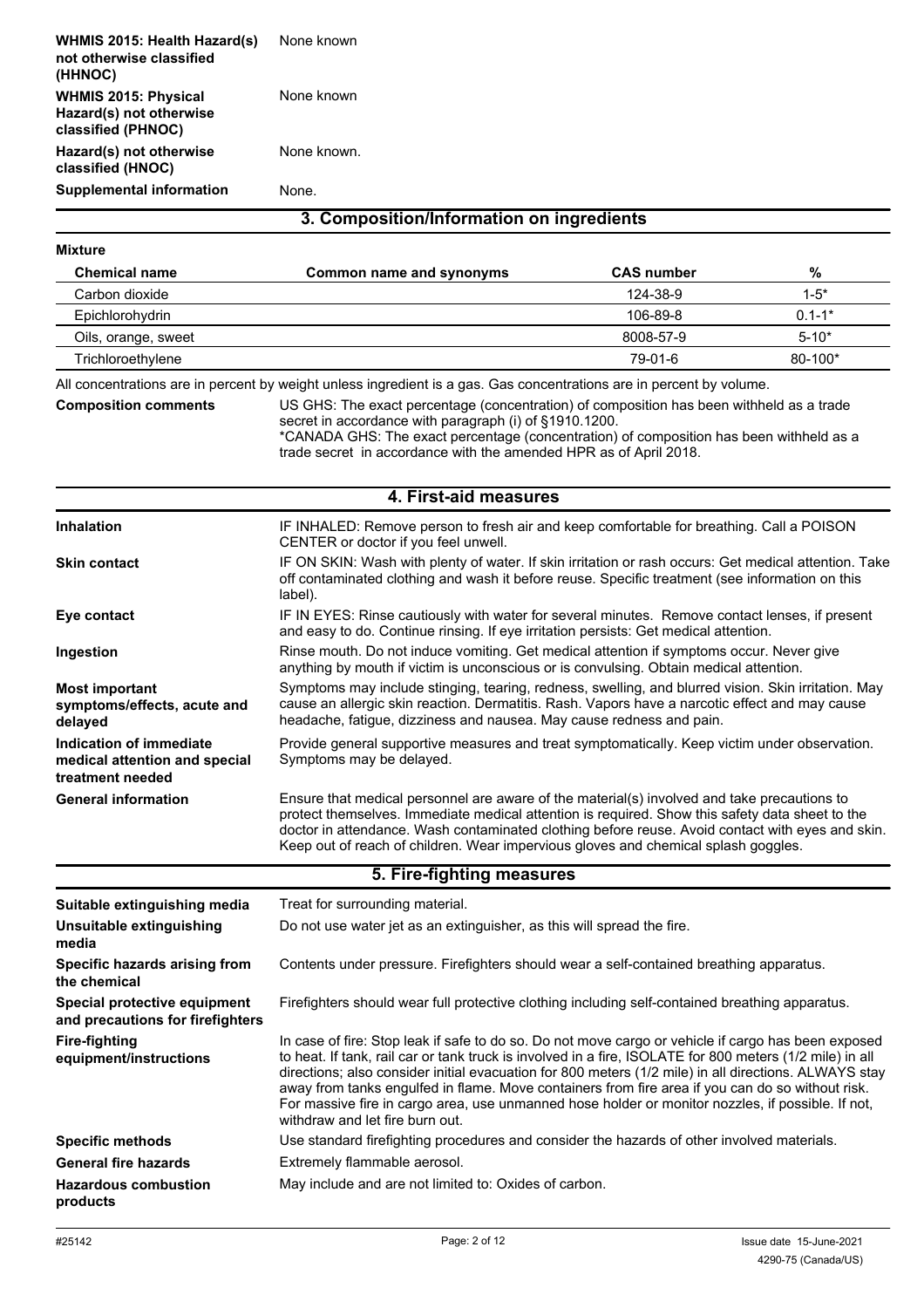| 6. Accidental release measures                                            |                                                                                                                                                                                                                                                                                                                                                                                                                                                                                                    |  |  |
|---------------------------------------------------------------------------|----------------------------------------------------------------------------------------------------------------------------------------------------------------------------------------------------------------------------------------------------------------------------------------------------------------------------------------------------------------------------------------------------------------------------------------------------------------------------------------------------|--|--|
| Personal precautions,<br>protective equipment and<br>emergency procedures | Keep unnecessary personnel away. Keep out of low areas. Keep people away from and upwind of<br>spill/leak. Wear appropriate protective equipment and clothing during clean-up. Do not touch<br>damaged containers or spilled material unless wearing appropriate protective clothing. Avoid<br>inhalation of vapors or mists. Ensure adequate ventilation. Local authorities should be advised if<br>significant spillages cannot be contained. For personal protection, see section 8 of the SDS. |  |  |
| <b>Methods and materials for</b>                                          | Stop the flow of material, if this is without risk.                                                                                                                                                                                                                                                                                                                                                                                                                                                |  |  |
| containment and cleaning up                                               | Large Spills: Dike the spilled material, where this is possible. Cover with plastic sheet to prevent<br>spreading. Absorb in vermiculite, dry sand or earth and place into containers. Following product<br>recovery, flush area with water.                                                                                                                                                                                                                                                       |  |  |
|                                                                           | Small Spills: Wipe up with absorbent material (e.g. cloth, fleece). Clean surface thoroughly to<br>remove residual contamination. For waste disposal, see section 13 of the SDS.                                                                                                                                                                                                                                                                                                                   |  |  |
| <b>Environmental precautions</b>                                          | Avoid discharge into drains, water courses or onto the ground.                                                                                                                                                                                                                                                                                                                                                                                                                                     |  |  |
|                                                                           | 7. Handling and storage                                                                                                                                                                                                                                                                                                                                                                                                                                                                            |  |  |
| Precautions for safe handling                                             | Obtain special instructions before use. Do not handle until all safety precautions have been read<br>and understood. Use only with adequate ventilation. Avoid contact with eyes, skin and clothing.<br>Avoid breathing vapors or mists of this product. Avoid contact during pregnancy/while nursing.                                                                                                                                                                                             |  |  |

Avoid prolonged exposure. Wear appropriate personal protective equipment. Observe good industrial hygiene practices. Wear personal protective equipment. When using, do not eat, drink or smoke. Wash thoroughly after handling. Keep container tightly closed. Store locked up. Store in a cool, dry place out of direct sunlight. Store in a well-ventilated place. **Conditions for safe storage,**

Store away from incompatible materials (see Section 10 of the SDS). Keep out of reach of children. **including any incompatibilities**

## **8. Exposure controls/Personal protection**

#### **Occupational exposure limits**

#### **Canada. Alberta OELs (Occupational Health & Safety Code, Schedule 1, Table 2)**

| $ \frac{1}{2}$ . The state $\frac{1}{2}$ is the set of $\frac{1}{2}$ , $\frac{1}{2}$ , $\frac{1}{2}$ , $\frac{1}{2}$ , $\frac{1}{2}$ , $\frac{1}{2}$ , $\frac{1}{2}$ , $\frac{1}{2}$ , $\frac{1}{2}$ , $\frac{1}{2}$ , $\frac{1}{2}$ , $\frac{1}{2}$ , $\frac{1}{2}$ , $\frac{1}{2}$ , $\frac$<br><b>Components</b> | <b>Type</b> | <b>Value</b>       |  |
|---------------------------------------------------------------------------------------------------------------------------------------------------------------------------------------------------------------------------------------------------------------------------------------------------------------------|-------------|--------------------|--|
| Carbon dioxide (CAS<br>$124 - 38 - 9$                                                                                                                                                                                                                                                                               | <b>STEL</b> | 54000 mg/m3        |  |
|                                                                                                                                                                                                                                                                                                                     |             | 30000 ppm          |  |
|                                                                                                                                                                                                                                                                                                                     | <b>TWA</b>  | 9000 mg/m3         |  |
|                                                                                                                                                                                                                                                                                                                     |             | 5000 ppm           |  |
| Epichlorohydrin (CAS<br>$106 - 89 - 8$                                                                                                                                                                                                                                                                              | <b>TWA</b>  | $1.9 \text{ mg/m}$ |  |
|                                                                                                                                                                                                                                                                                                                     |             | $0.5$ ppm          |  |
| Trichloroethylene (CAS<br>79-01-6)                                                                                                                                                                                                                                                                                  | <b>STEL</b> | 537 mg/m3          |  |
|                                                                                                                                                                                                                                                                                                                     |             | $100$ ppm          |  |
|                                                                                                                                                                                                                                                                                                                     | <b>TWA</b>  | 269 mg/m3          |  |
|                                                                                                                                                                                                                                                                                                                     |             | 50 ppm             |  |

#### **Canada. British Columbia OELs. (Occupational Exposure Limits for Chemical Substances, Occupational Health and Safety Regulation 296/97, as amended)**

| <b>Components</b>                      | Type        | Value     |  |
|----------------------------------------|-------------|-----------|--|
| Carbon dioxide (CAS<br>$124 - 38 - 9$  | <b>STEL</b> | 15000 ppm |  |
|                                        | <b>TWA</b>  | 5000 ppm  |  |
| Epichlorohydrin (CAS<br>$106 - 89 - 8$ | <b>TWA</b>  | $0.1$ ppm |  |
| Trichloroethylene (CAS<br>$79-01-6$    | <b>STEL</b> | 25 ppm    |  |
|                                        | <b>TWA</b>  | 10 ppm    |  |

## **Canada. Manitoba OELs (Reg. 217/2006, The Workplace Safety And Health Act)**

| <b>Components</b>                      | Type        | Value     |  |
|----------------------------------------|-------------|-----------|--|
| Carbon dioxide (CAS<br>$124 - 38 - 9$  | <b>STEL</b> | 30000 ppm |  |
|                                        | <b>TWA</b>  | 5000 ppm  |  |
| Epichlorohydrin (CAS<br>$106 - 89 - 8$ | <b>TWA</b>  | $0.5$ ppm |  |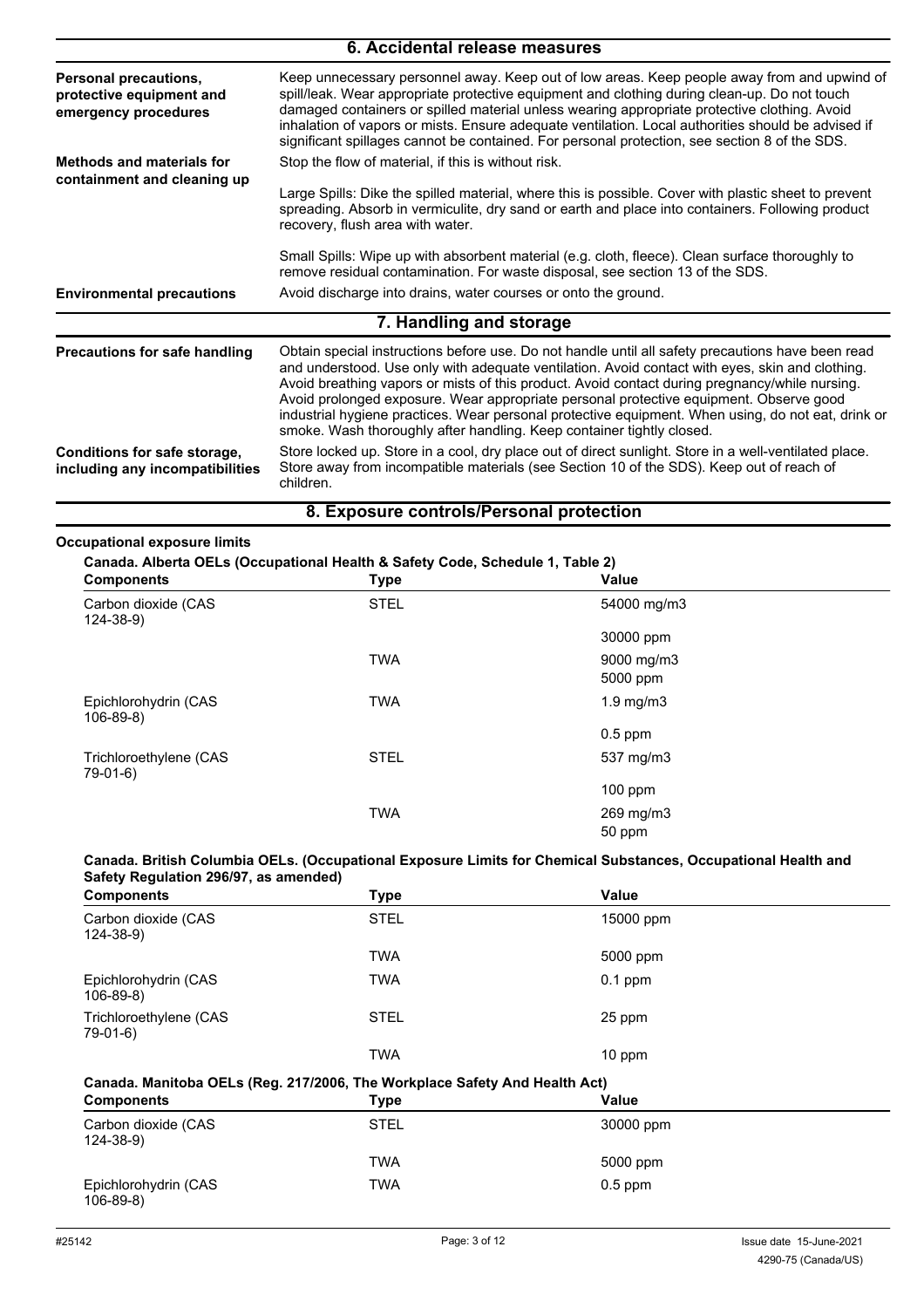| Canada. Manitoba OELs (Reg. 217/2006, The Workplace Safety And Health Act)<br><b>Components</b>                      | <b>Type</b> | <b>Value</b>        |
|----------------------------------------------------------------------------------------------------------------------|-------------|---------------------|
| Trichloroethylene (CAS<br>79-01-6)                                                                                   | <b>STEL</b> | 25 ppm              |
|                                                                                                                      | <b>TWA</b>  | 10 ppm              |
| Canada. Ontario OELs. (Control of Exposure to Biological or Chemical Agents)<br><b>Components</b>                    | <b>Type</b> | Value               |
| Carbon dioxide (CAS<br>$124 - 38 - 9$                                                                                | <b>STEL</b> | 30000 ppm           |
|                                                                                                                      | <b>TWA</b>  | 5000 ppm            |
| Epichlorohydrin (CAS<br>$106 - 89 - 8$                                                                               | <b>TWA</b>  | $0.5$ ppm           |
| Trichloroethylene (CAS<br>79-01-6)                                                                                   | <b>STEL</b> | 25 ppm              |
|                                                                                                                      | <b>TWA</b>  | 10 ppm              |
| Canada. Quebec OELs. (Ministry of Labor - Regulation respecting occupational health and safety)<br><b>Components</b> | <b>Type</b> | <b>Value</b>        |
| Carbon dioxide (CAS<br>$124 - 38 - 9$                                                                                | <b>STEL</b> | 54000 mg/m3         |
|                                                                                                                      |             | 30000 ppm           |
|                                                                                                                      | <b>TWA</b>  | 9000 mg/m3          |
|                                                                                                                      |             | 5000 ppm            |
| Epichlorohydrin (CAS<br>$106-89-8$                                                                                   | <b>TWA</b>  | 7.6 mg/m3           |
|                                                                                                                      |             | 2 ppm               |
| Trichloroethylene (CAS<br>79-01-6)                                                                                   | <b>STEL</b> | 1070 mg/m3          |
|                                                                                                                      |             | 200 ppm             |
|                                                                                                                      | <b>TWA</b>  | 269 mg/m3<br>50 ppm |
| Canada. Saskatchewan OELs (Occupational Health and Safety Regulations, 1996, Table 21)                               |             |                     |
| <b>Components</b>                                                                                                    | Type        | Value               |
| Carbon dioxide (CAS<br>$124 - 38 - 9$                                                                                | 15 minute   | 30000 ppm           |
|                                                                                                                      | 8 hour      | 5000 ppm            |
| Epichlorohydrin (CAS<br>$106-89-8$                                                                                   | 15 minute   | $1.5$ ppm           |
|                                                                                                                      | 8 hour      | $0.5$ ppm           |
| Trichloroethylene (CAS<br>79-01-6)                                                                                   | 15 minute   | 100 ppm             |
|                                                                                                                      | 8 hour      | 50 ppm              |
| US. OSHA Table Z-1 Limits for Air Contaminants (29 CFR 1910.1000)<br><b>Components</b>                               | <b>Type</b> | Value               |
| Carbon dioxide (CAS                                                                                                  | PEL         | 9000 mg/m3          |
| $124 - 38 - 9$                                                                                                       |             | 5000 ppm            |
| Epichlorohydrin (CAS                                                                                                 | PEL         | 19 mg/m3            |
| $106-89-8$                                                                                                           |             | 5 ppm               |
| US. OSHA Table Z-2 (29 CFR 1910.1000)                                                                                |             |                     |
| <b>Components</b>                                                                                                    | <b>Type</b> | Value               |
| Trichloroethylene (CAS<br>79-01-6)                                                                                   | Ceiling     | 200 ppm             |
|                                                                                                                      | <b>TWA</b>  | 100 ppm             |
| <b>US. ACGIH Threshold Limit Values</b>                                                                              |             |                     |
| <b>Components</b>                                                                                                    | <b>Type</b> | Value               |
| Carbon dioxide (CAS<br>$124 - 38 - 9$                                                                                | <b>STEL</b> | 30000 ppm           |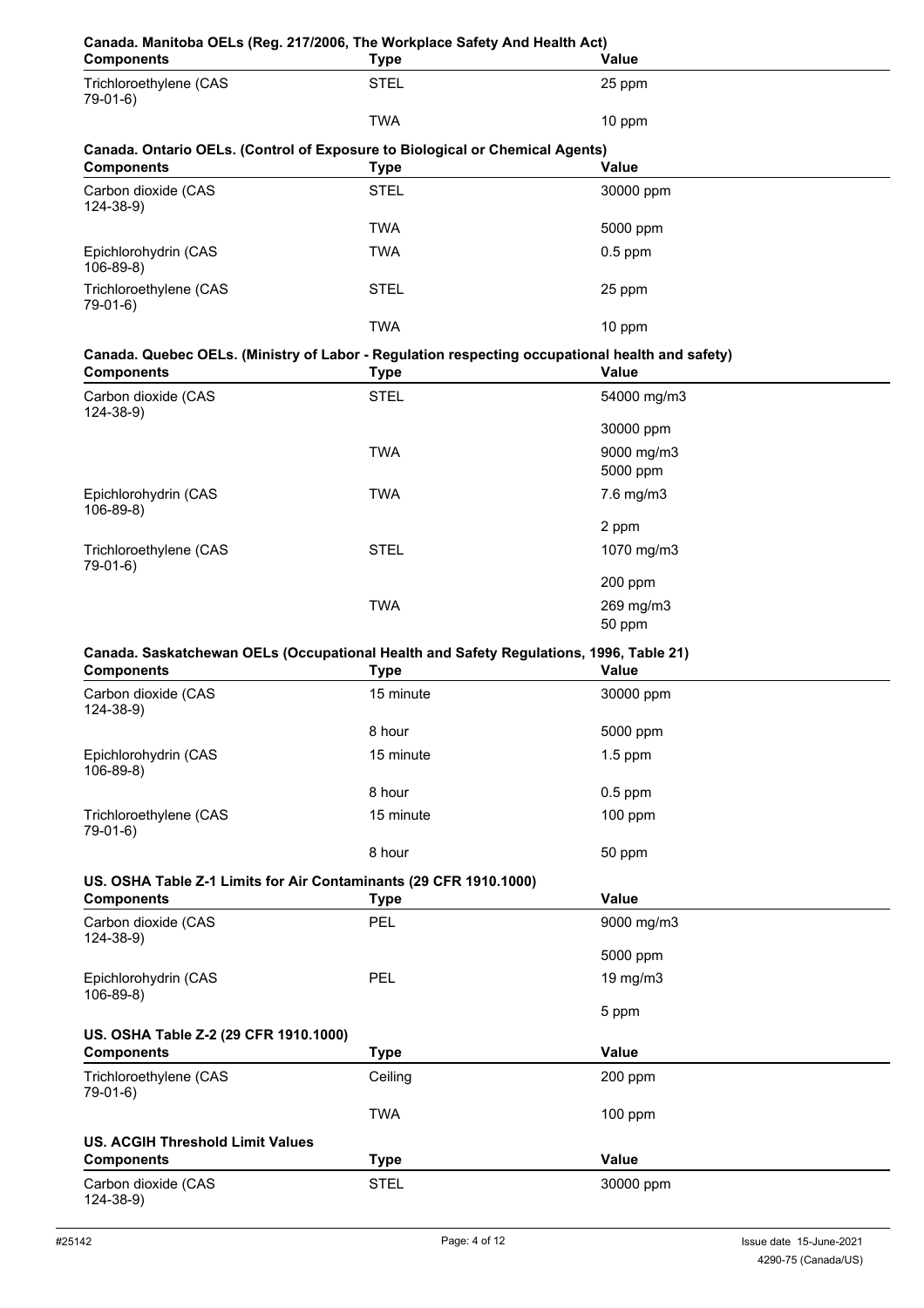## **US. ACGIH Threshold Limit Values**

| <b>Components</b>                           | <b>Type</b> | Value        |  |
|---------------------------------------------|-------------|--------------|--|
|                                             | <b>TWA</b>  | 5000 ppm     |  |
| Epichlorohydrin (CAS<br>$106-89-8$          | <b>TWA</b>  | $0.5$ ppm    |  |
| Trichloroethylene (CAS<br>79-01-6)          | <b>STEL</b> | 25 ppm       |  |
|                                             | <b>TWA</b>  | 10 ppm       |  |
| US. NIOSH: Pocket Guide to Chemical Hazards |             |              |  |
| <b>Components</b>                           | <b>Type</b> | <b>Value</b> |  |
| Carbon dioxide (CAS<br>$124 - 38 - 9$       | <b>STEL</b> | 54000 mg/m3  |  |
|                                             |             | 30000 ppm    |  |
|                                             | <b>TWA</b>  | 9000 mg/m3   |  |
|                                             |             | 5000 ppm     |  |
| Trichloroethylene (CAS<br>79-01-6)          | Ceiling     | 2 ppm        |  |
|                                             | <b>TWA</b>  | 25 ppm       |  |

#### **Biological limit values**

| <b>Components</b>                  | Value             | <b>Determinant</b>                       | <b>Specimen</b> | <b>Sampling Time</b> |
|------------------------------------|-------------------|------------------------------------------|-----------------|----------------------|
| Trichloroethylene (CAS<br>79-01-6) | $15 \text{ mg/L}$ | Trichloroacetic<br>acid                  | Urine           | $\ast$               |
|                                    | $0.5$ mg/L        | Trichloroethano<br>without<br>hydrolysis | <b>Blood</b>    | $\star$              |

\* - For sampling details, please see the source document.

#### **Exposure guidelines**

| Canada - Alberta OELs: Skin designation                               |                                                                             |                                                                                                                                                                                                                                                                                                                                                                                                        |  |
|-----------------------------------------------------------------------|-----------------------------------------------------------------------------|--------------------------------------------------------------------------------------------------------------------------------------------------------------------------------------------------------------------------------------------------------------------------------------------------------------------------------------------------------------------------------------------------------|--|
| Epichlorohydrin (CAS 106-89-8)                                        |                                                                             | Can be absorbed through the skin.                                                                                                                                                                                                                                                                                                                                                                      |  |
| Canada - British Columbia OELs: Skin designation                      |                                                                             |                                                                                                                                                                                                                                                                                                                                                                                                        |  |
| Epichlorohydrin (CAS 106-89-8)                                        |                                                                             | Can be absorbed through the skin.                                                                                                                                                                                                                                                                                                                                                                      |  |
| Canada - Manitoba OELs: Skin designation                              |                                                                             |                                                                                                                                                                                                                                                                                                                                                                                                        |  |
| Epichlorohydrin (CAS 106-89-8)                                        |                                                                             | Danger of cutaneous absorption                                                                                                                                                                                                                                                                                                                                                                         |  |
| Canada - Ontario OELs: Skin designation                               |                                                                             |                                                                                                                                                                                                                                                                                                                                                                                                        |  |
| Epichlorohydrin (CAS 106-89-8)                                        |                                                                             | Can be absorbed through the skin.                                                                                                                                                                                                                                                                                                                                                                      |  |
| Canada - Quebec OELs: Skin designation                                |                                                                             |                                                                                                                                                                                                                                                                                                                                                                                                        |  |
| Epichlorohydrin (CAS 106-89-8)                                        |                                                                             | Can be absorbed through the skin.                                                                                                                                                                                                                                                                                                                                                                      |  |
| Canada - Saskatchewan OELs: Skin designation                          |                                                                             |                                                                                                                                                                                                                                                                                                                                                                                                        |  |
| Epichlorohydrin (CAS 106-89-8)                                        |                                                                             | Can be absorbed through the skin.                                                                                                                                                                                                                                                                                                                                                                      |  |
|                                                                       | US ACGIH Threshold Limit Values: Skin designation                           |                                                                                                                                                                                                                                                                                                                                                                                                        |  |
| Epichlorohydrin (CAS 106-89-8)                                        |                                                                             | Danger of cutaneous absorption                                                                                                                                                                                                                                                                                                                                                                         |  |
|                                                                       | US NIOSH Pocket Guide to Chemical Hazards: Skin designation                 |                                                                                                                                                                                                                                                                                                                                                                                                        |  |
| Trichloroethylene (CAS 79-01-6)                                       |                                                                             | Can be absorbed through the skin.                                                                                                                                                                                                                                                                                                                                                                      |  |
|                                                                       | US. OSHA Table Z-1 Limits for Air Contaminants (29 CFR 1910.1000)           |                                                                                                                                                                                                                                                                                                                                                                                                        |  |
| Epichlorohydrin (CAS 106-89-8)                                        |                                                                             | Can be absorbed through the skin.                                                                                                                                                                                                                                                                                                                                                                      |  |
| Appropriate engineering<br>controls                                   |                                                                             | Good general ventilation (typically 10 air changes per hour) should be used. Ventilation rates<br>should be matched to conditions. If applicable, use process enclosures, local exhaust ventilation,<br>or other engineering controls to maintain airborne levels below recommended exposure limits. If<br>exposure limits have not been established, maintain airborne levels to an acceptable level. |  |
| Individual protection measures, such as personal protective equipment |                                                                             |                                                                                                                                                                                                                                                                                                                                                                                                        |  |
| <b>Eye/face protection</b>                                            | Wear safety glasses with side shields (or goggles).                         |                                                                                                                                                                                                                                                                                                                                                                                                        |  |
| <b>Skin protection</b>                                                |                                                                             |                                                                                                                                                                                                                                                                                                                                                                                                        |  |
| <b>Hand protection</b>                                                |                                                                             | Impervious gloves. Confirm with reputable supplier first.                                                                                                                                                                                                                                                                                                                                              |  |
| <b>Other</b>                                                          | Wear appropriate chemical resistant clothing. As required by employer code. |                                                                                                                                                                                                                                                                                                                                                                                                        |  |
| <b>Respiratory protection</b>                                         |                                                                             | Where exposure guideline levels may be exceeded, use an approved NIOSH respirator.<br>Respirator should be selected by and used under the direction of a trained health and safety<br>professional following requirements found in OSHA's respirator standard (29 CFR 1910.134),<br>CAN/CSA-Z94.4 and ANSI's standard for respiratory protection (Z88.2).                                              |  |
| <b>Thermal hazards</b>                                                | Not applicable.                                                             |                                                                                                                                                                                                                                                                                                                                                                                                        |  |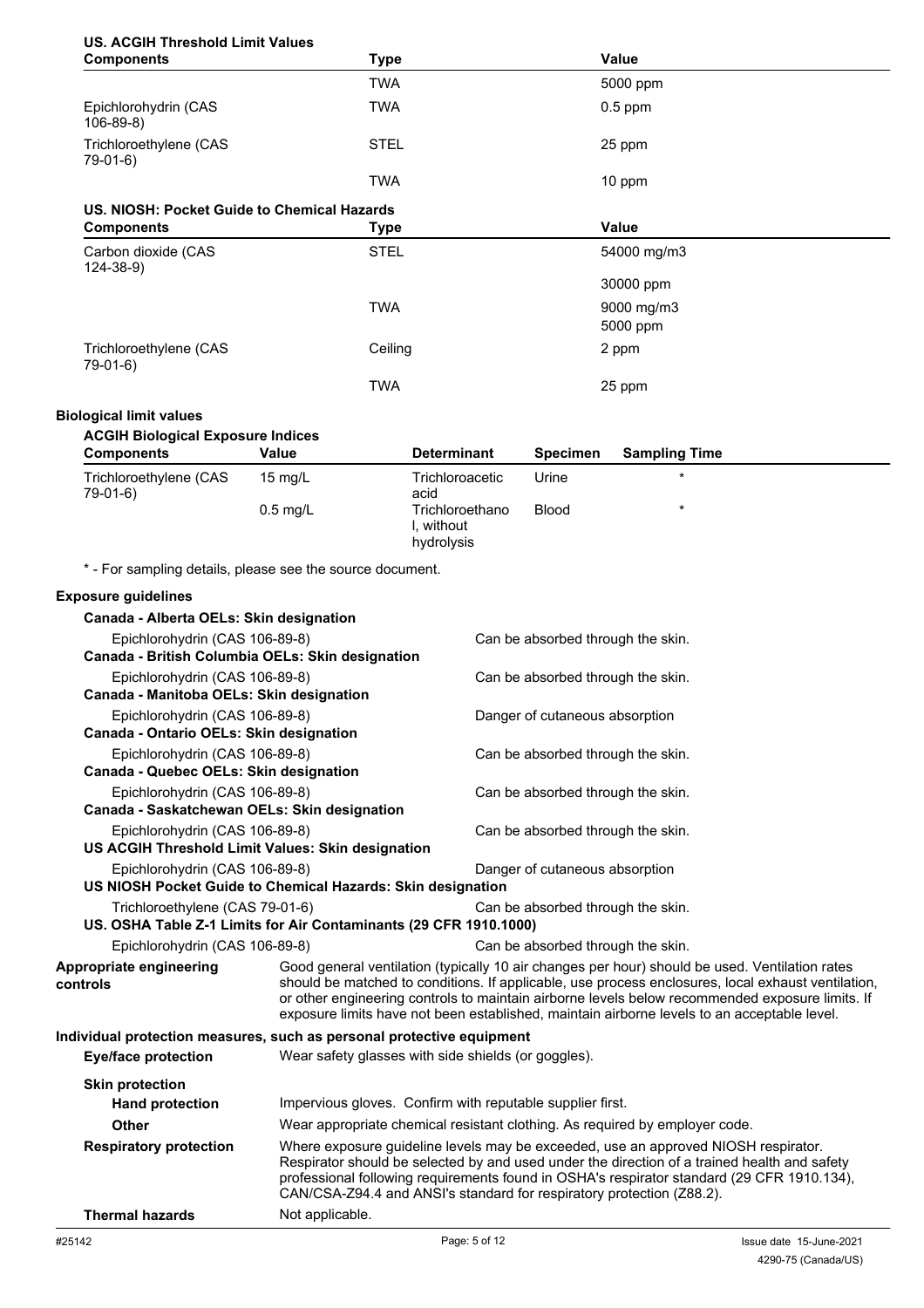When using, do not eat, drink or smoke. Always observe good personal hygiene measures, such as washing after handling the material and before eating, drinking, and/or smoking. Routinely wash work clothing and protective equipment to remove contaminants. Wash hands before breaks and immediately after handling the product. Contaminated work clothing should not be allowed out of the workplace.

## **9. Physical and chemical properties**

| Appearance                                        | Clear                                                           |
|---------------------------------------------------|-----------------------------------------------------------------|
| <b>Physical state</b>                             | Gas.                                                            |
| <b>Form</b>                                       | Spray                                                           |
| Color                                             | Colorless                                                       |
| Odor                                              | Solvent                                                         |
| <b>Odor threshold</b>                             | Not available.                                                  |
| pH                                                | Not available.                                                  |
| Melting point/freezing point                      | Not available.                                                  |
| Initial boiling point and boiling<br>range        | Not available.                                                  |
| Pour point                                        | Not available.                                                  |
| <b>Specific gravity</b>                           | Not available.                                                  |
| <b>Partition coefficient</b><br>(n-octanol/water) | Not available.                                                  |
| <b>Flash point</b>                                | Not available.                                                  |
| <b>Evaporation rate</b>                           | Not available.                                                  |
| Flammability (solid, gas)                         | Not applicable.                                                 |
| Upper/lower flammability or explosive limits      |                                                                 |
| <b>Flammability limit - lower</b><br>(%)          | Not available.                                                  |
| <b>Flammability limit - upper</b><br>(%)          | Not available.                                                  |
| Explosive limit - lower (%)                       | Not available.                                                  |
| Explosive limit - upper (%)                       | Not available.                                                  |
| Vapor pressure                                    | 5860.5436-7239.4951 hPa @ 20°C                                  |
| Vapor density                                     | Not available.                                                  |
| <b>Relative density</b>                           | Not available.                                                  |
| Solubility(ies)                                   | Not available.                                                  |
| <b>Auto-ignition temperature</b>                  | Not available.                                                  |
| <b>Decomposition temperature</b>                  | Not available.                                                  |
| <b>Viscosity</b>                                  | Not available.                                                  |
|                                                   | 10. Stability and reactivity                                    |
| Reactivity                                        | This product may react with oxidizing agents.                   |
| <b>Possibility of hazardous</b><br>reactions      | No dangerous reaction known under conditions of normal use.     |
| <b>Chemical stability</b>                         | Stable under recommended storage conditions.                    |
| <b>Conditions to avoid</b>                        | Do not mix with other chemicals.                                |
| Incompatible materials                            | Strong oxidizing agents. Soft metals.                           |
| <b>Hazardous decomposition</b><br>products        | May include and are not limited to: Oxides of carbon. Phosgene. |
|                                                   | 11. Toxicological information                                   |
| <b>Routes of exposure</b>                         | Eye, Skin contact, Inhalation, Ingestion.                       |
| Information on likely routes of exposure          |                                                                 |
| Ingestion                                         | May cause stomach distress, nausea or vomiting.                 |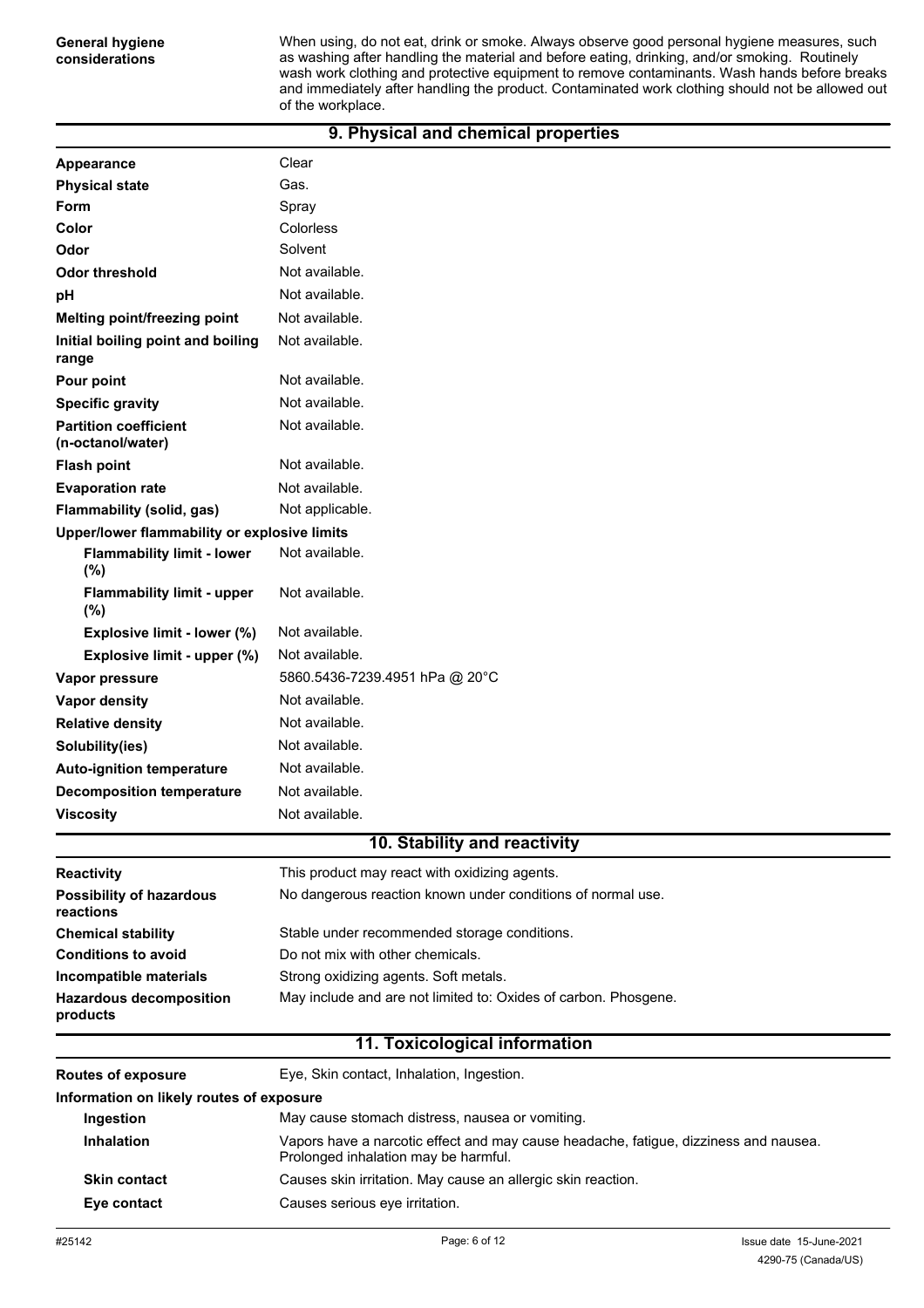Symptoms may include stinging, tearing, redness, swelling, and blurred vision. May cause an allergic skin reaction. Rash. Skin irritation. May cause redness and pain. Dermatitis. Symptoms of overexposure may be headache, dizziness, tiredness, nausea and vomiting.

#### **Information on toxicological effects**

**Acute toxicity** Narcotic effects. May cause an allergic skin reaction.

| <br><b>Components</b>                           | <b>Species</b>                 | <b>Test Results</b>           |
|-------------------------------------------------|--------------------------------|-------------------------------|
| Carbon dioxide (CAS 124-38-9)                   |                                |                               |
| <b>Acute</b>                                    |                                |                               |
| Dermal                                          |                                |                               |
| LD50                                            | Not available                  |                               |
| Inhalation                                      |                                |                               |
| LC50                                            | Not available                  |                               |
| Oral                                            |                                |                               |
| LD50                                            | Not available                  |                               |
| Epichlorohydrin (CAS 106-89-8)                  |                                |                               |
| <b>Acute</b>                                    |                                |                               |
| Dermal                                          |                                |                               |
| LD50                                            | Rabbit                         | 515 mg/kg, 24 Hours, ECHA     |
| Inhalation                                      |                                |                               |
| <b>LC50</b>                                     | Rat                            | 4114 mg/m <sup>3</sup> , ECHA |
| Oral                                            |                                |                               |
| LD50                                            | Rat                            | 175 - 282 mg/kg, ECHA         |
| Oils, orange, sweet (CAS 8008-57-9)             |                                |                               |
| <b>Acute</b>                                    |                                |                               |
| Dermal                                          |                                |                               |
| LD50                                            | Rat                            | > 5000 mg/kg, ECHA            |
| Inhalation<br><b>LC50</b>                       | Not available                  |                               |
|                                                 |                                |                               |
| Oral<br>LD50                                    | Rat                            | > 5000 mg/kg, ECHA            |
|                                                 |                                |                               |
| Trichloroethylene (CAS 79-01-6)<br><b>Acute</b> |                                |                               |
| Dermal                                          |                                |                               |
| LD50                                            | Rabbit                         | 20 ml/kg, HSDB                |
| Inhalation                                      |                                |                               |
| <b>LC50</b>                                     | Dog; Mouse; Rabbit; Rat        | 12000 ppm, 4 Hours, ECHA      |
|                                                 |                                | 8450 ppm, 4 Hours, ECHA       |
|                                                 | Rat                            | 12500 ppm, 4 Hours, ECHA      |
| Oral                                            |                                |                               |
| LD50                                            | Dog; Mouse; Rat                | 5400 - 7200 mg/kg, ECHA       |
|                                                 |                                | 2900 mg/kg, ECHA              |
|                                                 |                                |                               |
| <b>Skin corrosion/irritation</b>                | Causes skin irritation.        |                               |
| <b>Exposure minutes</b>                         | Not available.                 |                               |
| Erythema value                                  | Not available.                 |                               |
| Oedema value                                    | Not available.                 |                               |
| Serious eye damage/eye<br>irritation            | Causes serious eye irritation. |                               |
| <b>Corneal opacity value</b>                    | Not available.                 |                               |
| Iris lesion value                               | Not available.                 |                               |
| <b>Conjunctival reddening</b><br>value          | Not available.                 |                               |
| Conjunctival oedema value                       | Not available.                 |                               |
| <b>Recover days</b>                             | Not available.                 |                               |
| Respiratory or skin sensitization               |                                |                               |
| <b>Respiratory sensitization</b>                | Not available.                 |                               |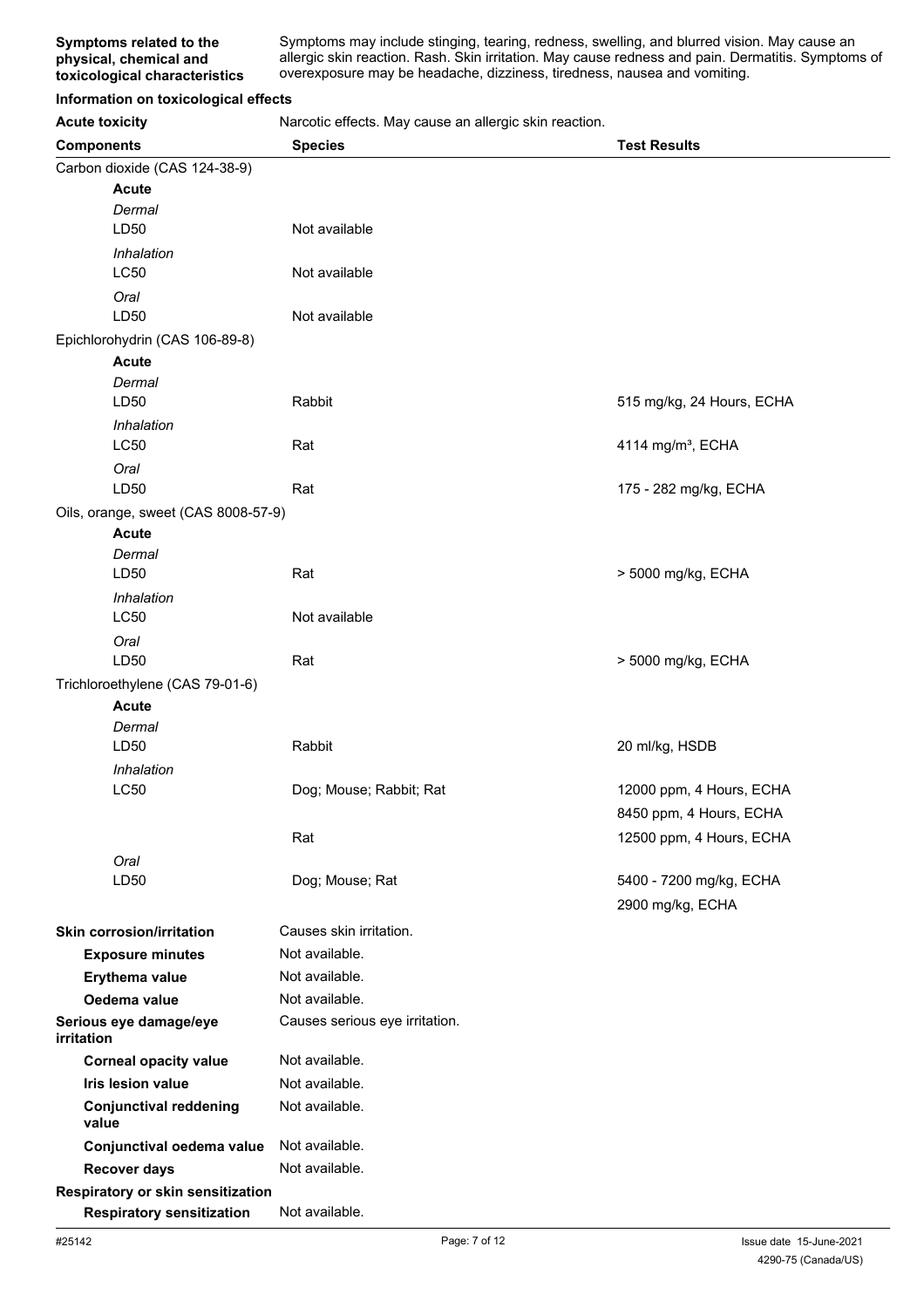| <b>Skin sensitization</b>                                                                                                                                                                                                                       | May cause an allergic skin reaction.                                |                                                                                              |  |
|-------------------------------------------------------------------------------------------------------------------------------------------------------------------------------------------------------------------------------------------------|---------------------------------------------------------------------|----------------------------------------------------------------------------------------------|--|
| <b>Mutagenicity</b>                                                                                                                                                                                                                             | Suspected of causing genetic defects.                               |                                                                                              |  |
| Carcinogenicity                                                                                                                                                                                                                                 | May cause cancer.                                                   |                                                                                              |  |
| <b>ACGIH Carcinogens</b>                                                                                                                                                                                                                        |                                                                     |                                                                                              |  |
| Epichlorohydrin (CAS 106-89-8)                                                                                                                                                                                                                  |                                                                     | A3 Confirmed animal carcinogen with unknown relevance to<br>humans.                          |  |
| Trichloroethylene (CAS 79-01-6)                                                                                                                                                                                                                 |                                                                     | A2 Suspected human carcinogen.                                                               |  |
|                                                                                                                                                                                                                                                 | California Proposition 65 - CRT: Listed date/Carcinogenic substance |                                                                                              |  |
| beta-Myrcene (CAS 123-35-3)<br>Epichlorohydrin (CAS 106-89-8)<br>Trichloroethylene (CAS 79-01-6)                                                                                                                                                |                                                                     |                                                                                              |  |
| Canada - Manitoba OELs: carcinogenicity                                                                                                                                                                                                         |                                                                     |                                                                                              |  |
| Epichlorohydrin (CAS 106-89-8)<br>Trichloroethylene (CAS 79-01-6)                                                                                                                                                                               |                                                                     | Confirmed animal carcinogen with unknown relevance to humans.<br>Suspected human carcinogen. |  |
| Canada - Quebec OELs: Carcinogen category                                                                                                                                                                                                       |                                                                     |                                                                                              |  |
| Epichlorohydrin (CAS 106-89-8)<br>IARC Monographs. Overall Evaluation of Carcinogenicity                                                                                                                                                        |                                                                     | Suspected carcinogenic effect in humans.                                                     |  |
| Epichlorohydrin (CAS 106-89-8)                                                                                                                                                                                                                  |                                                                     | Volume 11, Supplement 7, Volume 71 - 2A Probably carcinogenic<br>to humans.                  |  |
| Trichloroethylene (CAS 79-01-6)<br>OSHA Specifically Regulated Substances (29 CFR 1910.1001-1052)                                                                                                                                               |                                                                     | Volume 63, Volume 106 - 1 Carcinogenic to humans.                                            |  |
| Not listed.<br>US NTP Report on Carcinogens: Anticipated carcinogen                                                                                                                                                                             |                                                                     |                                                                                              |  |
| Epichlorohydrin (CAS 106-89-8)<br>US NTP Report on Carcinogens: Known carcinogen                                                                                                                                                                |                                                                     | Reasonably Anticipated to be a Human Carcinogen.                                             |  |
| Trichloroethylene (CAS 79-01-6)<br>Known To Be Human Carcinogen.                                                                                                                                                                                |                                                                     |                                                                                              |  |
| <b>Reproductive toxicity</b>                                                                                                                                                                                                                    |                                                                     | This product is not expected to cause reproductive or developmental effects.                 |  |
| <b>Teratogenicity</b>                                                                                                                                                                                                                           | Non-hazardous by WHMIS/OSHA criteria.                               |                                                                                              |  |
| Specific target organ toxicity -<br>single exposure                                                                                                                                                                                             | Narcotic effects.                                                   |                                                                                              |  |
| Specific target organ toxicity -<br>repeated exposure                                                                                                                                                                                           | Not classified.                                                     |                                                                                              |  |
| <b>Aspiration hazard</b>                                                                                                                                                                                                                        | Not available.                                                      |                                                                                              |  |
| <b>Chronic effects</b><br>Prolonged inhalation may be harmful. Prolonged exposure may cause chronic effects.<br>Chronic exposure to trichloroethylene may cause liver, kidney, central nervous system and<br>peripheral nervous system effects. |                                                                     |                                                                                              |  |
|                                                                                                                                                                                                                                                 |                                                                     | 12. Ecological information                                                                   |  |

| Expected to be harmful to aquatic organisms. See below<br><b>Ecotoxicity</b> |      |                                                                                                                                                                                            |                               |
|------------------------------------------------------------------------------|------|--------------------------------------------------------------------------------------------------------------------------------------------------------------------------------------------|-------------------------------|
| Ecotoxicological data<br><b>Components</b>                                   |      | <b>Species</b>                                                                                                                                                                             | <b>Test Results</b>           |
| Epichlorohydrin (CAS 106-89-8)                                               |      |                                                                                                                                                                                            |                               |
| Crustacea                                                                    | EC50 | Daphnia                                                                                                                                                                                    | 24 mg/L, 48 Hours             |
| <b>Aquatic</b>                                                               |      |                                                                                                                                                                                            |                               |
| <b>Fish</b>                                                                  | LC50 | Fathead minnow (Pimephales promelas) 9.1 - 12.3 mg/L, 96 hours                                                                                                                             |                               |
| Trichloroethylene (CAS 79-01-6)                                              |      |                                                                                                                                                                                            |                               |
| Crustacea                                                                    | EC50 | Daphnia                                                                                                                                                                                    | 2.2 mg/L, 48 Hours            |
| <b>Aquatic</b>                                                               |      |                                                                                                                                                                                            |                               |
| <b>Fish</b>                                                                  | LC50 | Flagfish (Jordanella floridae)                                                                                                                                                             | $3.1 \text{ mg/L}$ , 96 hours |
| Persistence and degradability                                                |      | No data is available on the degradability of this product.                                                                                                                                 |                               |
| No data available.<br><b>Bioaccumulative potential</b>                       |      |                                                                                                                                                                                            |                               |
| No data available.<br>Mobility in soil                                       |      |                                                                                                                                                                                            |                               |
| Not available.<br><b>Mobility in general</b>                                 |      |                                                                                                                                                                                            |                               |
| Other adverse effects                                                        |      | No other adverse environmental effects (e.g. ozone depletion, photochemical ozone creation<br>potential, endocrine disruption, global warming potential) are expected from this component. |                               |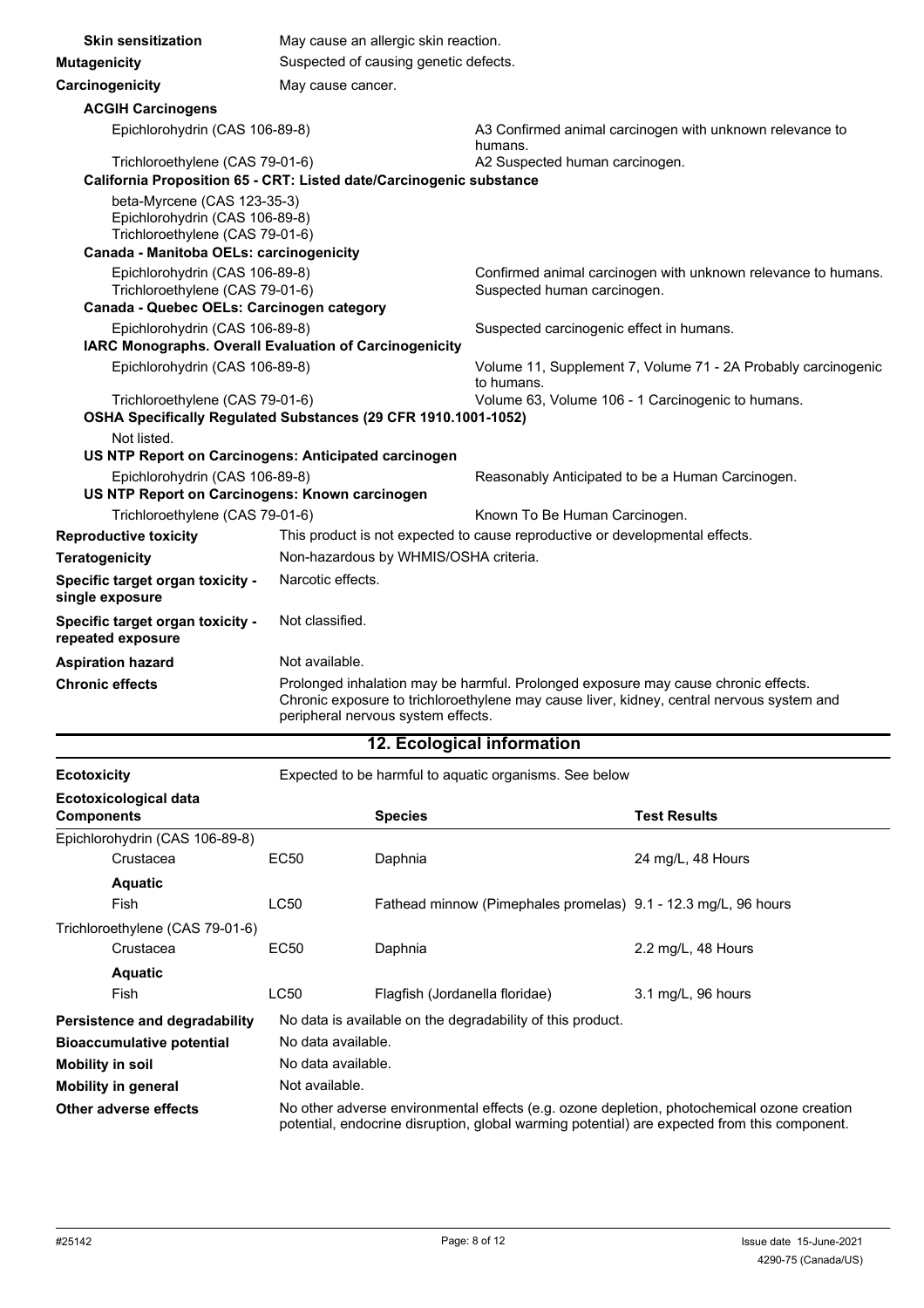| 13. Disposal considerations                                          |                                                                                                                                                                                                                                                                                                                                                                           |  |  |
|----------------------------------------------------------------------|---------------------------------------------------------------------------------------------------------------------------------------------------------------------------------------------------------------------------------------------------------------------------------------------------------------------------------------------------------------------------|--|--|
| <b>Disposal instructions</b>                                         | Consult authorities before disposal. This material and its container must be disposed of as<br>hazardous waste. Do not allow this material to drain into sewers/water supplies. Do not<br>contaminate ponds, waterways or ditches with chemical or used container. Dispose of<br>contents/container in accordance with local/regional/national/international regulations. |  |  |
| Local disposal regulations                                           | Dispose in accordance with all applicable regulations.                                                                                                                                                                                                                                                                                                                    |  |  |
| Hazardous waste code                                                 | The waste code should be assigned in discussion between the user, the producer and the waste<br>disposal company.                                                                                                                                                                                                                                                         |  |  |
| Waste from residues / unused<br>products                             | Dispose of in accordance with local regulations. Empty containers or liners may retain some<br>product residues. This material and its container must be disposed of in a safe manner (see:<br>Disposal instructions).                                                                                                                                                    |  |  |
| <b>Contaminated packaging</b>                                        | Empty containers should be taken to an approved waste handling site for recycling or disposal.<br>Since emptied containers may retain product residue, follow label warnings even after container is<br>emptied.                                                                                                                                                          |  |  |
|                                                                      | 14. Transport information                                                                                                                                                                                                                                                                                                                                                 |  |  |
| <b>Transport of Dangerous Goods</b><br>(TDG) Proof of Classification | Classification Method: Classified as per Part 2, Sections $2.1 - 2.8$ of the Transportation of<br>Dangerous Goods Regulations. If applicable, the technical name and the classification of the<br>product will appear below.                                                                                                                                              |  |  |
| U.S. Department of Transportation (DOT)                              |                                                                                                                                                                                                                                                                                                                                                                           |  |  |
| <b>Basic shipping requirements:</b>                                  |                                                                                                                                                                                                                                                                                                                                                                           |  |  |
| <b>UN number</b>                                                     | UN1950                                                                                                                                                                                                                                                                                                                                                                    |  |  |
| Proper shipping name                                                 | Aerosols, flammable, (each not exceeding 1 L capacity)                                                                                                                                                                                                                                                                                                                    |  |  |
| <b>Hazard class</b>                                                  | <b>Limited Quantity - US</b>                                                                                                                                                                                                                                                                                                                                              |  |  |
| <b>Transportation of Dangerous Goods (TDG - Canada)</b>              |                                                                                                                                                                                                                                                                                                                                                                           |  |  |
| <b>Basic shipping requirements:</b>                                  |                                                                                                                                                                                                                                                                                                                                                                           |  |  |
| UN number                                                            | UN1950                                                                                                                                                                                                                                                                                                                                                                    |  |  |
| Proper shipping name<br><b>Hazard class</b>                          | AEROSOLS, flammable<br>Limited Quantity - Canada                                                                                                                                                                                                                                                                                                                          |  |  |
| <b>IATA/ICAO (Air)</b>                                               |                                                                                                                                                                                                                                                                                                                                                                           |  |  |
| <b>Basic shipping requirements:</b>                                  |                                                                                                                                                                                                                                                                                                                                                                           |  |  |
| <b>UN number</b>                                                     | <b>UN1950</b>                                                                                                                                                                                                                                                                                                                                                             |  |  |
| Proper shipping name                                                 | Aerosols, flammable                                                                                                                                                                                                                                                                                                                                                       |  |  |
| <b>Hazard class</b>                                                  | <b>Limited Quantity - IATA</b>                                                                                                                                                                                                                                                                                                                                            |  |  |
| <b>IMDG (Marine Transport)</b>                                       |                                                                                                                                                                                                                                                                                                                                                                           |  |  |
| <b>Basic shipping requirements:</b>                                  |                                                                                                                                                                                                                                                                                                                                                                           |  |  |
| UN number                                                            | UN1950                                                                                                                                                                                                                                                                                                                                                                    |  |  |
| Proper shipping name<br><b>Hazard class</b>                          | <b>AEROSOLS</b><br><b>Limited Quantity - US</b>                                                                                                                                                                                                                                                                                                                           |  |  |
| DOT; IMDG; TDG                                                       |                                                                                                                                                                                                                                                                                                                                                                           |  |  |
| <b>IATA</b>                                                          |                                                                                                                                                                                                                                                                                                                                                                           |  |  |
|                                                                      | 15. Regulatory information                                                                                                                                                                                                                                                                                                                                                |  |  |
|                                                                      |                                                                                                                                                                                                                                                                                                                                                                           |  |  |

**Canadian federal regulations**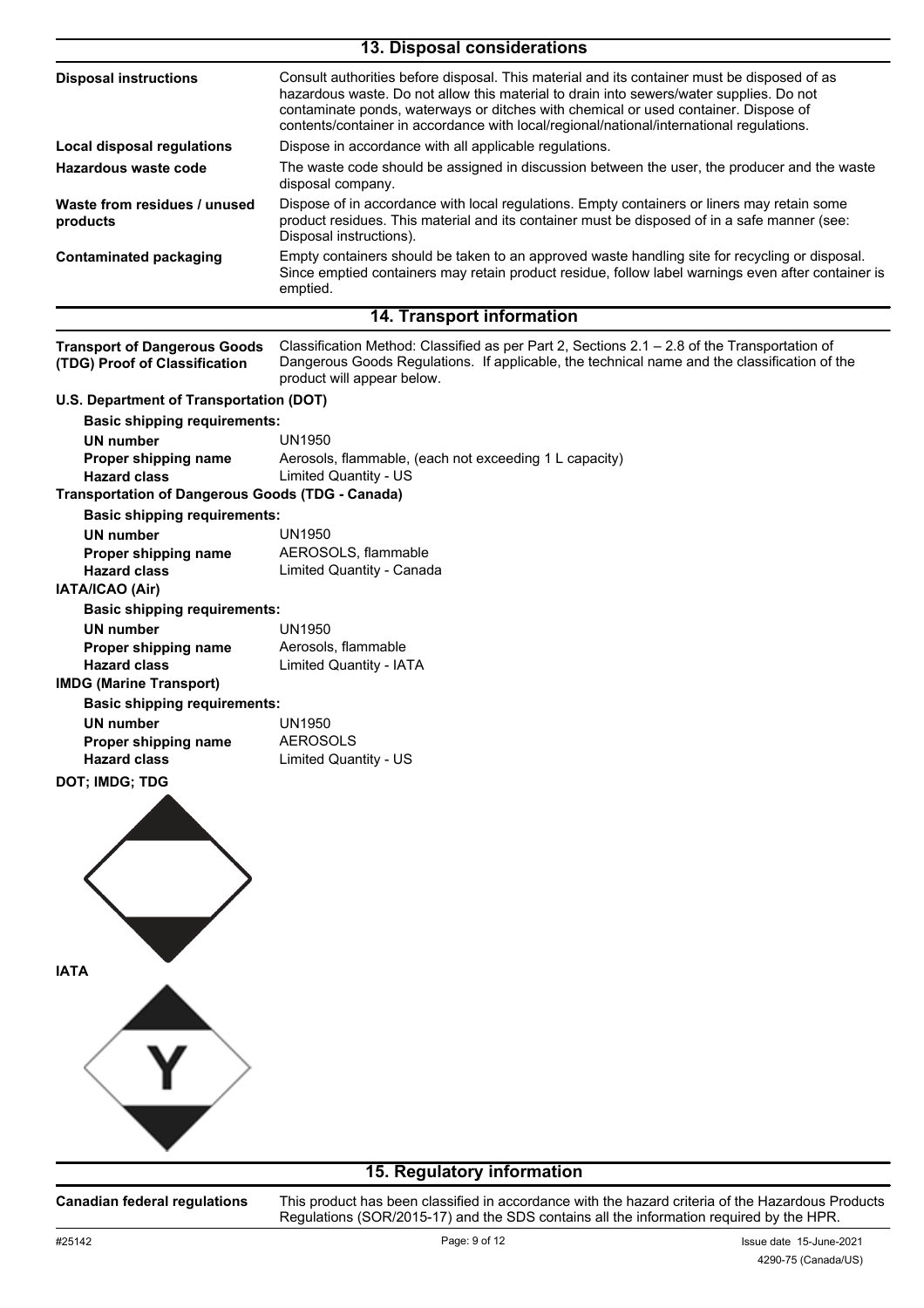| Canada CEPA Schedule I: Listed substance                                                                           |                                                                                                                                                                              |                               |                                                                                    |
|--------------------------------------------------------------------------------------------------------------------|------------------------------------------------------------------------------------------------------------------------------------------------------------------------------|-------------------------------|------------------------------------------------------------------------------------|
| Carbon dioxide (CAS 124-38-9)<br>Epichlorohydrin (CAS 106-89-8)<br>Trichloroethylene (CAS 79-01-6)                 |                                                                                                                                                                              | Listed.<br>Listed.<br>Listed. |                                                                                    |
| Canada DSL Challenge Substances: Listed substance                                                                  |                                                                                                                                                                              |                               |                                                                                    |
| Epichlorohydrin (CAS 106-89-8)<br>Canada SNAc Reporting Requirements: Listed substance/Publication date            |                                                                                                                                                                              | Listed.                       |                                                                                    |
| Epichlorohydrin (CAS 106-89-8)<br>Export Control List (CEPA 1999, Schedule 3)                                      |                                                                                                                                                                              | 07/18/2012 Listed.            |                                                                                    |
| Not listed.                                                                                                        |                                                                                                                                                                              |                               |                                                                                    |
| <b>Greenhouse Gases</b>                                                                                            |                                                                                                                                                                              |                               |                                                                                    |
| Carbon dioxide (CAS 124-38-9)<br><b>Precursor Control Regulations</b>                                              |                                                                                                                                                                              |                               |                                                                                    |
| Not regulated.                                                                                                     |                                                                                                                                                                              |                               |                                                                                    |
| <b>WHMIS 2015 Exemptions</b>                                                                                       | Not applicable                                                                                                                                                               |                               |                                                                                    |
| <b>US federal regulations</b>                                                                                      | Standard, 29 CFR 1910.1200.                                                                                                                                                  |                               | This product is a "Hazardous Chemical" as defined by the OSHA Hazard Communication |
|                                                                                                                    | All chemicals used are on the TSCA inventory.                                                                                                                                |                               |                                                                                    |
| TSCA Section 12(b) Export Notification (40 CFR 707, Subpt. D)                                                      |                                                                                                                                                                              |                               |                                                                                    |
| Trichloroethylene (CAS 79-01-6)<br><b>CERCLA Hazardous Substance List (40 CFR 302.4)</b>                           |                                                                                                                                                                              |                               | 0.1 % One-Time Export Notification only.                                           |
| Epichlorohydrin (CAS 106-89-8)<br>Trichloroethylene (CAS 79-01-6)                                                  |                                                                                                                                                                              | Listed.<br>Listed.            |                                                                                    |
| <b>SARA 304 Emergency release notification</b>                                                                     |                                                                                                                                                                              |                               |                                                                                    |
| Epichlorohydrin (CAS 106-89-8)<br>OSHA Specifically Regulated Substances (29 CFR 1910.1001-1052)                   |                                                                                                                                                                              | 100 LBS                       |                                                                                    |
| Not listed.                                                                                                        |                                                                                                                                                                              |                               |                                                                                    |
| Superfund Amendments and Reauthorization Act of 1986 (SARA)<br><b>SARA 302 Extremely</b>                           | No                                                                                                                                                                           |                               |                                                                                    |
| hazardous substance                                                                                                |                                                                                                                                                                              |                               |                                                                                    |
| <b>Classified hazard</b><br>categories                                                                             | Gas under pressure<br>Skin corrosion or irritation<br>Serious eye damage or eye irritation<br>Respiratory or skin sensitization<br>Germ cell mutagenicity<br>Carcinogenicity |                               |                                                                                    |
|                                                                                                                    | Reproductive toxicity<br>Specific target organ toxicity (single or repeated exposure)                                                                                        |                               |                                                                                    |
| SARA 313 (TRI reporting)                                                                                           |                                                                                                                                                                              |                               |                                                                                    |
| <b>Chemical name</b>                                                                                               |                                                                                                                                                                              | <b>CAS number</b>             | % by wt.                                                                           |
| Epichlorohydrin                                                                                                    |                                                                                                                                                                              | 106-89-8                      | $0.1 - 1*$                                                                         |
| Trichloroethylene                                                                                                  |                                                                                                                                                                              | 79-01-6                       | 80-100*                                                                            |
| <b>Other federal regulations</b>                                                                                   |                                                                                                                                                                              |                               |                                                                                    |
| Clean Air Act (CAA) Section 112 Hazardous Air Pollutants (HAPs) List                                               |                                                                                                                                                                              |                               |                                                                                    |
| Epichlorohydrin (CAS 106-89-8)<br>Trichloroethylene (CAS 79-01-6)                                                  |                                                                                                                                                                              |                               |                                                                                    |
| Clean Air Act (CAA) Section 112(r) Accidental Release Prevention (40 CFR 68.130)<br>Epichlorohydrin (CAS 106-89-8) |                                                                                                                                                                              |                               |                                                                                    |
| <b>US state regulations</b>                                                                                        |                                                                                                                                                                              |                               |                                                                                    |
| US - California Hazardous Substances (Director's): Listed substance                                                |                                                                                                                                                                              |                               |                                                                                    |
| Carbon dioxide (CAS 124-38-9)                                                                                      |                                                                                                                                                                              | Listed.                       |                                                                                    |
| Epichlorohydrin (CAS 106-89-8)                                                                                     |                                                                                                                                                                              | Listed.                       |                                                                                    |
| Trichloroethylene (CAS 79-01-6)                                                                                    |                                                                                                                                                                              | Listed.                       |                                                                                    |
| US - Illinois Chemical Safety Act: Listed substance<br>Epichlorohydrin (CAS 106-89-8)                              |                                                                                                                                                                              |                               |                                                                                    |
| Trichloroethylene (CAS 79-01-6)<br>US - Louisiana Spill Reporting: Listed substance                                |                                                                                                                                                                              |                               |                                                                                    |
|                                                                                                                    |                                                                                                                                                                              |                               |                                                                                    |
| Epichlorohydrin (CAS 106-89-8)<br>Trichloroethylene (CAS 79-01-6)                                                  |                                                                                                                                                                              | Listed.<br>Listed.            |                                                                                    |
| US - Michigan Critical Materials Register: Parameter number                                                        |                                                                                                                                                                              |                               |                                                                                    |
| Trichloroethylene (CAS 79-01-6)                                                                                    |                                                                                                                                                                              |                               |                                                                                    |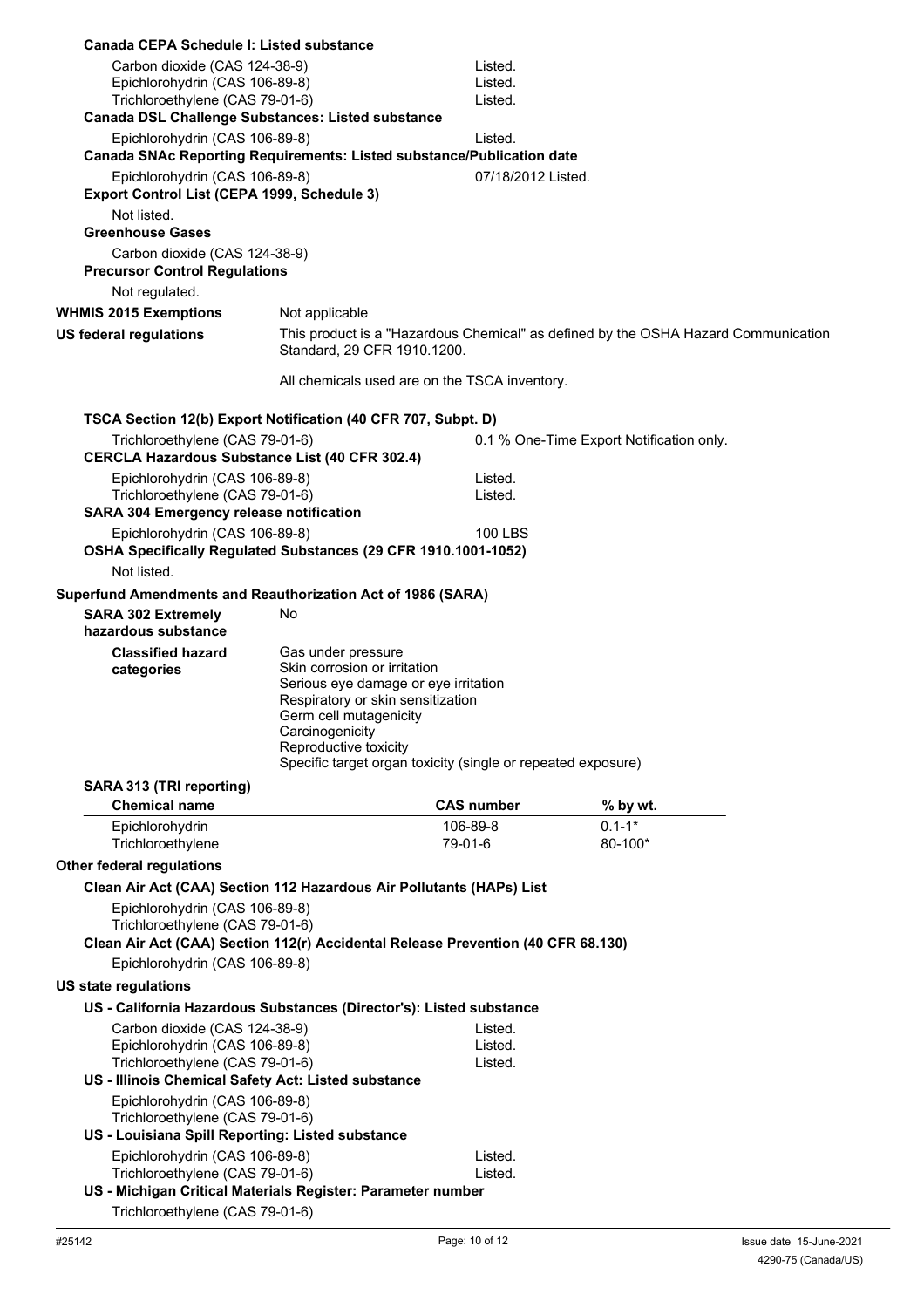| US - Minnesota Haz Subs: Listed substance                              |                                                                                                                                                                                                                                              |
|------------------------------------------------------------------------|----------------------------------------------------------------------------------------------------------------------------------------------------------------------------------------------------------------------------------------------|
| Carbon dioxide (CAS 124-38-9)                                          | Listed.                                                                                                                                                                                                                                      |
| Epichlorohydrin (CAS 106-89-8)                                         | Listed.                                                                                                                                                                                                                                      |
| Trichloroethylene (CAS 79-01-6)                                        | Listed.                                                                                                                                                                                                                                      |
| US - North Carolina Toxic Air Pollutants: Listed substance             |                                                                                                                                                                                                                                              |
| Epichlorohydrin (CAS 106-89-8)                                         |                                                                                                                                                                                                                                              |
| Trichloroethylene (CAS 79-01-6)                                        |                                                                                                                                                                                                                                              |
| US - Texas Effects Screening Levels Hazard Data: Simple asphyxiant     |                                                                                                                                                                                                                                              |
| Carbon dioxide (CAS 124-38-9)                                          |                                                                                                                                                                                                                                              |
| US - Texas Effects Screening Levels: Listed substance                  |                                                                                                                                                                                                                                              |
| Carbon dioxide (CAS 124-38-9)                                          | Listed.                                                                                                                                                                                                                                      |
| Epichlorohydrin (CAS 106-89-8)                                         | Listed.                                                                                                                                                                                                                                      |
| Oils, orange, sweet (CAS 8008-57-9)<br>Trichloroethylene (CAS 79-01-6) | Listed.<br>Listed.                                                                                                                                                                                                                           |
| <b>US. Massachusetts RTK - Substance List</b>                          |                                                                                                                                                                                                                                              |
| Carbon dioxide (CAS 124-38-9)                                          |                                                                                                                                                                                                                                              |
| Epichlorohydrin (CAS 106-89-8)                                         |                                                                                                                                                                                                                                              |
| Trichloroethylene (CAS 79-01-6)                                        |                                                                                                                                                                                                                                              |
| US. New Jersey Worker and Community Right-to-Know Act                  |                                                                                                                                                                                                                                              |
| Carbon dioxide (CAS 124-38-9)                                          |                                                                                                                                                                                                                                              |
| Epichlorohydrin (CAS 106-89-8)                                         |                                                                                                                                                                                                                                              |
| Trichloroethylene (CAS 79-01-6)                                        |                                                                                                                                                                                                                                              |
| US. Pennsylvania Worker and Community Right-to-Know Law                |                                                                                                                                                                                                                                              |
| Carbon dioxide (CAS 124-38-9)                                          |                                                                                                                                                                                                                                              |
| Epichlorohydrin (CAS 106-89-8)                                         |                                                                                                                                                                                                                                              |
| Trichloroethylene (CAS 79-01-6)                                        |                                                                                                                                                                                                                                              |
| <b>US. Rhode Island RTK</b>                                            |                                                                                                                                                                                                                                              |
| Carbon dioxide (CAS 124-38-9)                                          |                                                                                                                                                                                                                                              |
| Epichlorohydrin (CAS 106-89-8)<br>Trichloroethylene (CAS 79-01-6)      |                                                                                                                                                                                                                                              |
|                                                                        |                                                                                                                                                                                                                                              |
| US. California Proposition 65                                          |                                                                                                                                                                                                                                              |
|                                                                        | WARNING: This product can expose you to chemicals including Trichloroethylene, which is known to the State of California<br>to cause cancer and birth defects or other reproductive harm. For more information go to www.P65Warnings.ca.gov. |
| THIS PRODUCT IS NOT AVAILABLE IN THE STATE OF CALIFORNIA.              |                                                                                                                                                                                                                                              |
| California Proposition 65 - CRT: Listed date/Carcinogenic substance    |                                                                                                                                                                                                                                              |
| beta-Myrcene (CAS 123-35-3)                                            | Listed: March 27, 2015                                                                                                                                                                                                                       |
| Epichlorohydrin (CAS 106-89-8)                                         | Listed: October 1, 1987                                                                                                                                                                                                                      |

| Trichloroethylene (CAS 79-01-6)                                      | Listed: April 1, 1988     |  |
|----------------------------------------------------------------------|---------------------------|--|
| California Proposition 65 - CRT: Listed date/Developmental toxin     |                           |  |
| Trichloroethylene (CAS 79-01-6)                                      | Listed: Jan 31, 2014      |  |
| California Proposition 65 - CRT: Listed date/Male reproductive toxin |                           |  |
| Epichlorohydrin (CAS 106-89-8)                                       | Listed: September 1, 1996 |  |
| Trichloroethylene (CAS 79-01-6)                                      | Listed: Jan 31, 2014      |  |
|                                                                      |                           |  |

## **Inventory status**

| Country(s) or region                                                                                                                   | Inventory name                                | On inventory (yes/no)* |
|----------------------------------------------------------------------------------------------------------------------------------------|-----------------------------------------------|------------------------|
| Canada                                                                                                                                 | Domestic Substances List (DSL)                | Yes.                   |
| Canada                                                                                                                                 | Non-Domestic Substances List (NDSL)           | No.                    |
| United States & Puerto Rico                                                                                                            | Toxic Substances Control Act (TSCA) Inventory | Yes                    |
| *A "Yes" indicates that all components of this product comply with the inventory requirements administered by the governing country(s) |                                               |                        |